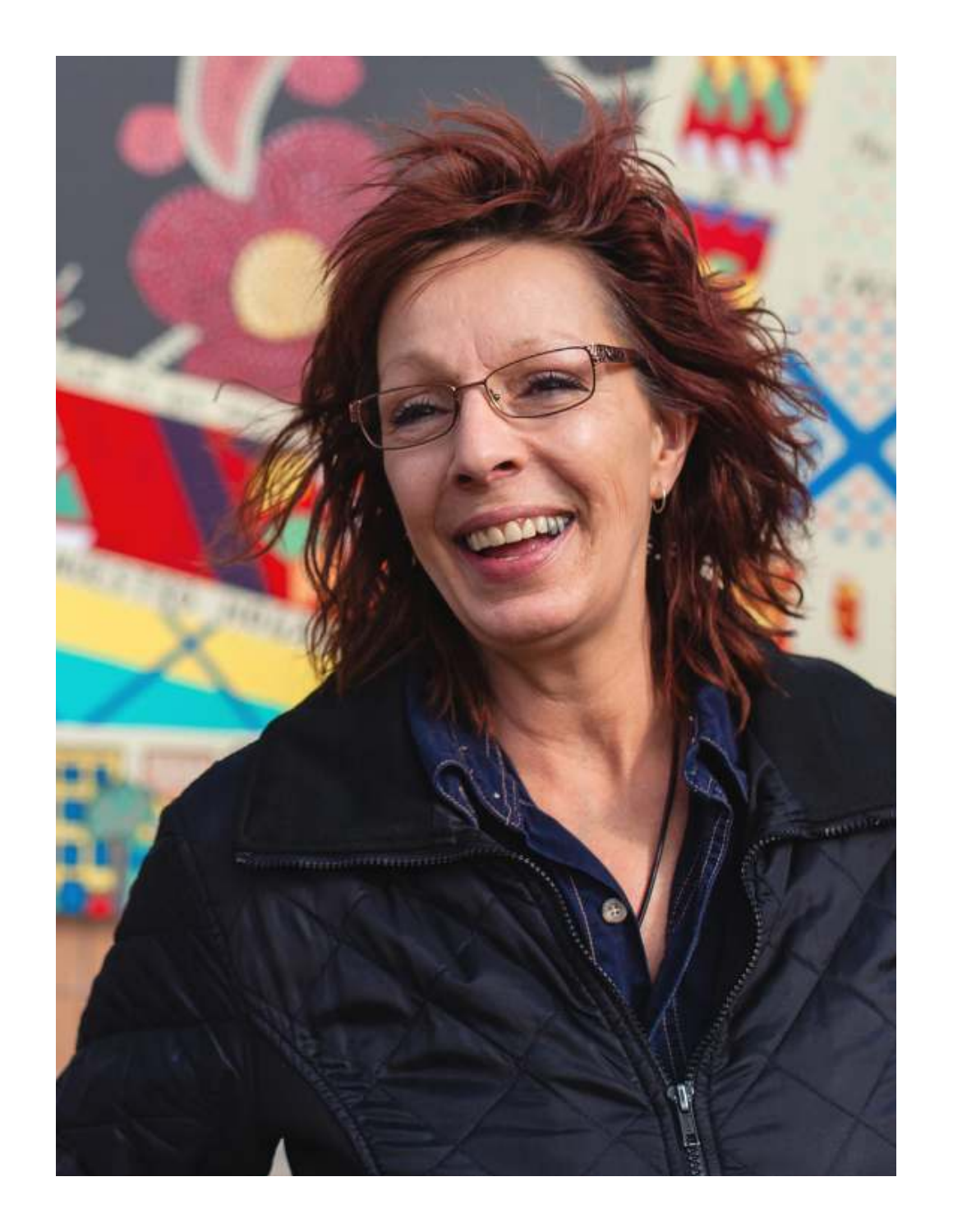Hi, my name is Danielle.

When my son Jordan died, I wanted to die, too. I wanted to be with my baby. I was in rough shape. A counsellor at a United Way Winnipeg agency suggested I volunteer at their thrift store, and it changed my life. I not only found purpose, I found joy.

Because people like you support United Way Winnipeg, people like me can learn how to cope with our past experiences and look forward to a bright future.

Thank you.

Learn more about Danielle's story at UnitedWayWinnipeg.ca/lives-changed/Danielle

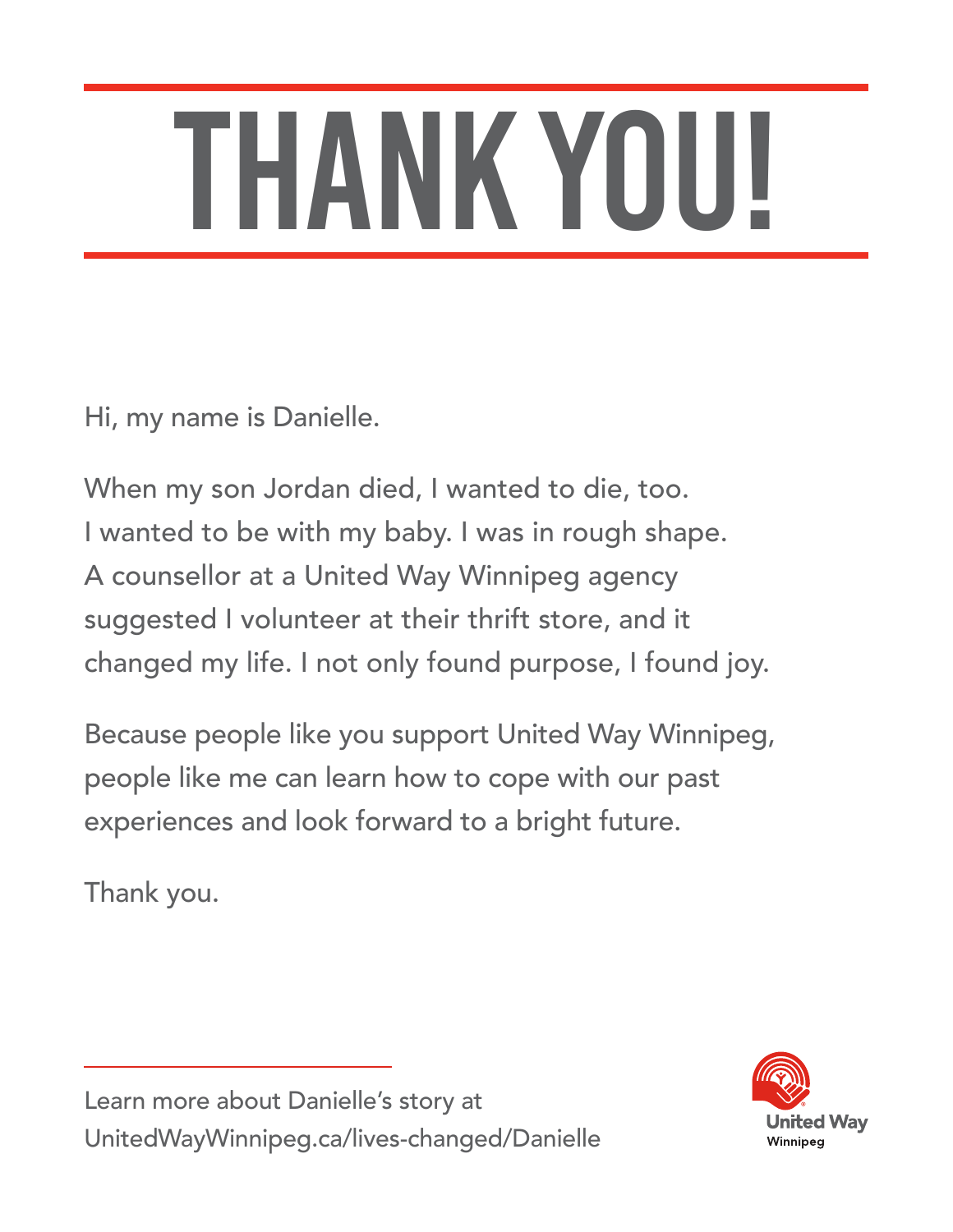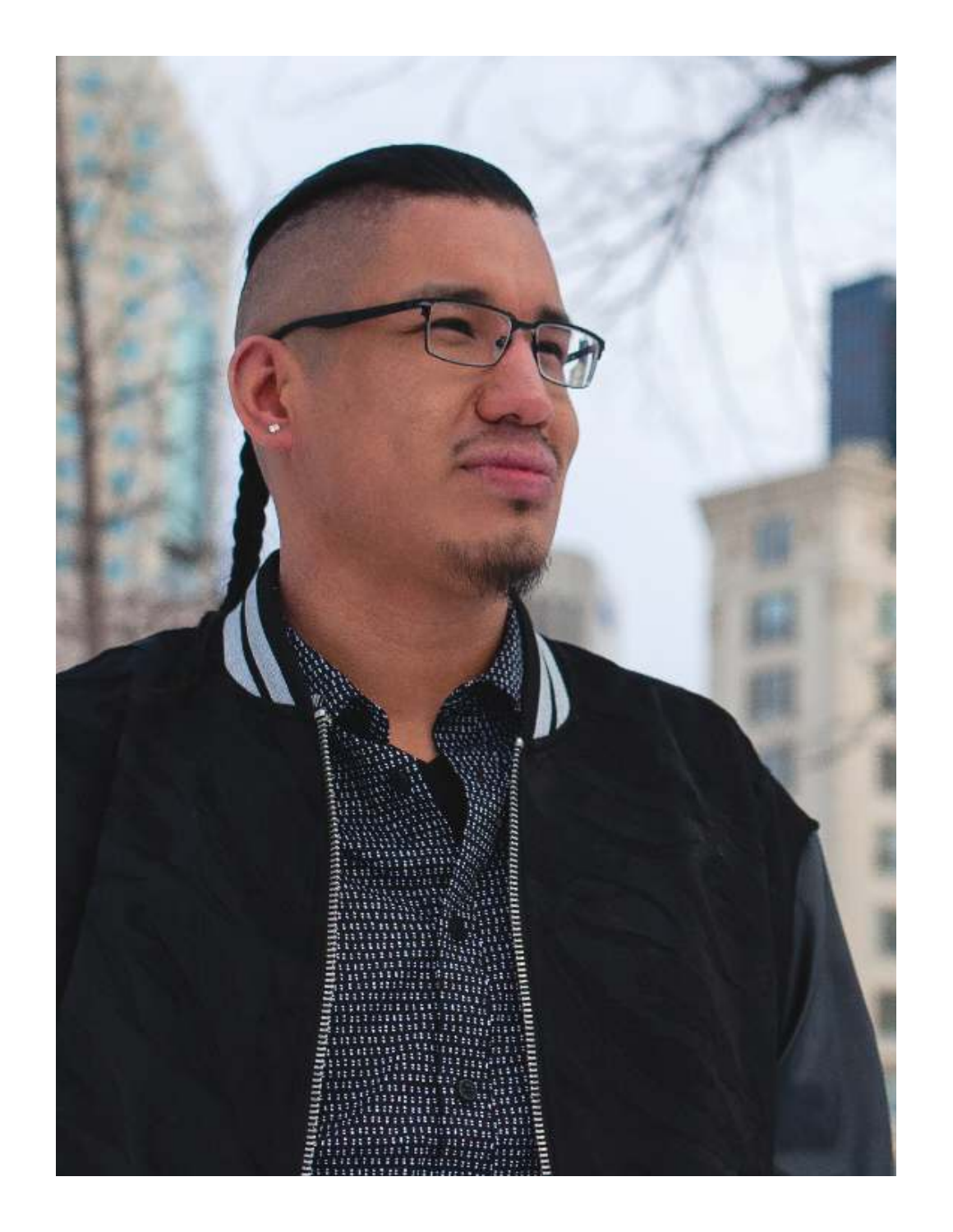Hi, my name is Sydney.

When the mother of my children died, I knew I had to change my ways and be strong for them. At the time, I was homeless, unemployed, and struggling with alcohol use. And then I walked into a United Way Winnipeg agency. Today, I'm off the streets, I'm employed, and I'm sober.

Because people like you support United Way Winnipeg, people like me can overcome our challenges and make a better life for ourselves and our families.

Thank you.



Learn more about Sydney's story at UnitedWayWinnipeg.ca/lives-changed/Sydney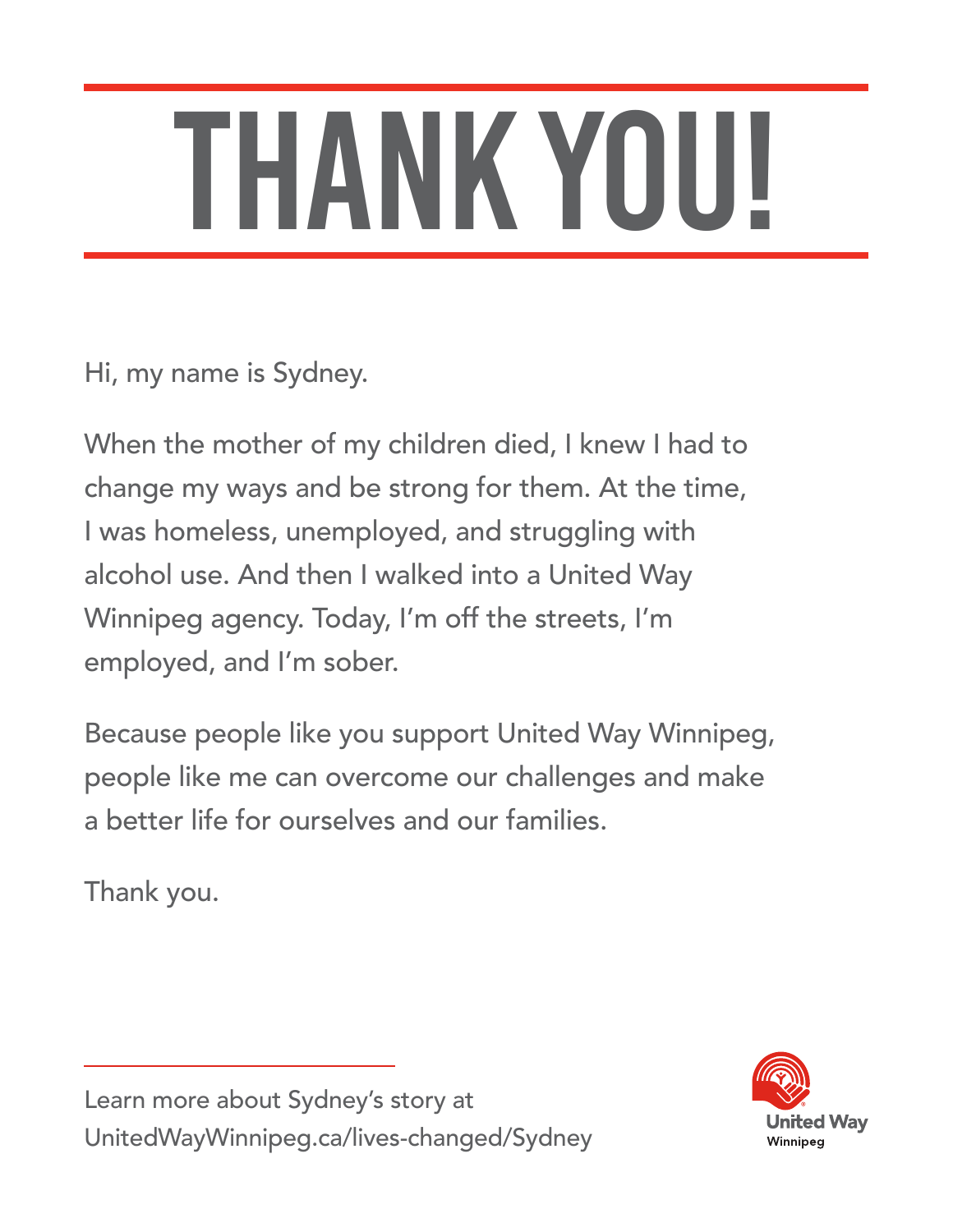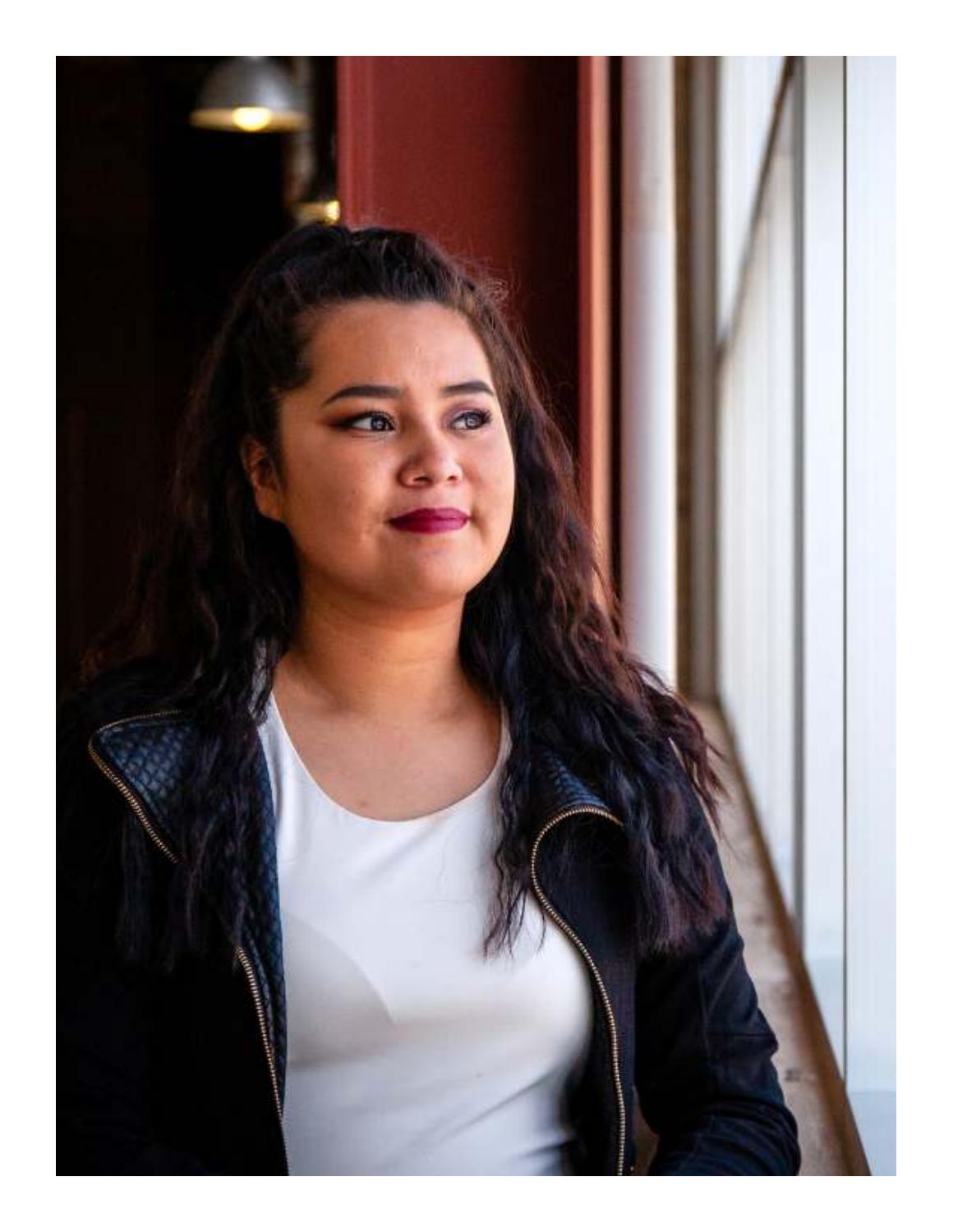Hi, my name is Kyra.

When I was a child, I had to deal with racism and abuse. I was very uncertain about my future. Then I learned about a mentorship program offered by a United Way Winnipeg agency, and it changed my life. Today, I'm a mentor to other youth, and I'm also studying to work with young people as a career.

Because people like you support United Way Winnipeg, young people like me can connect with mentors who can help us realize our full potential.

Thank you.

Winnipea

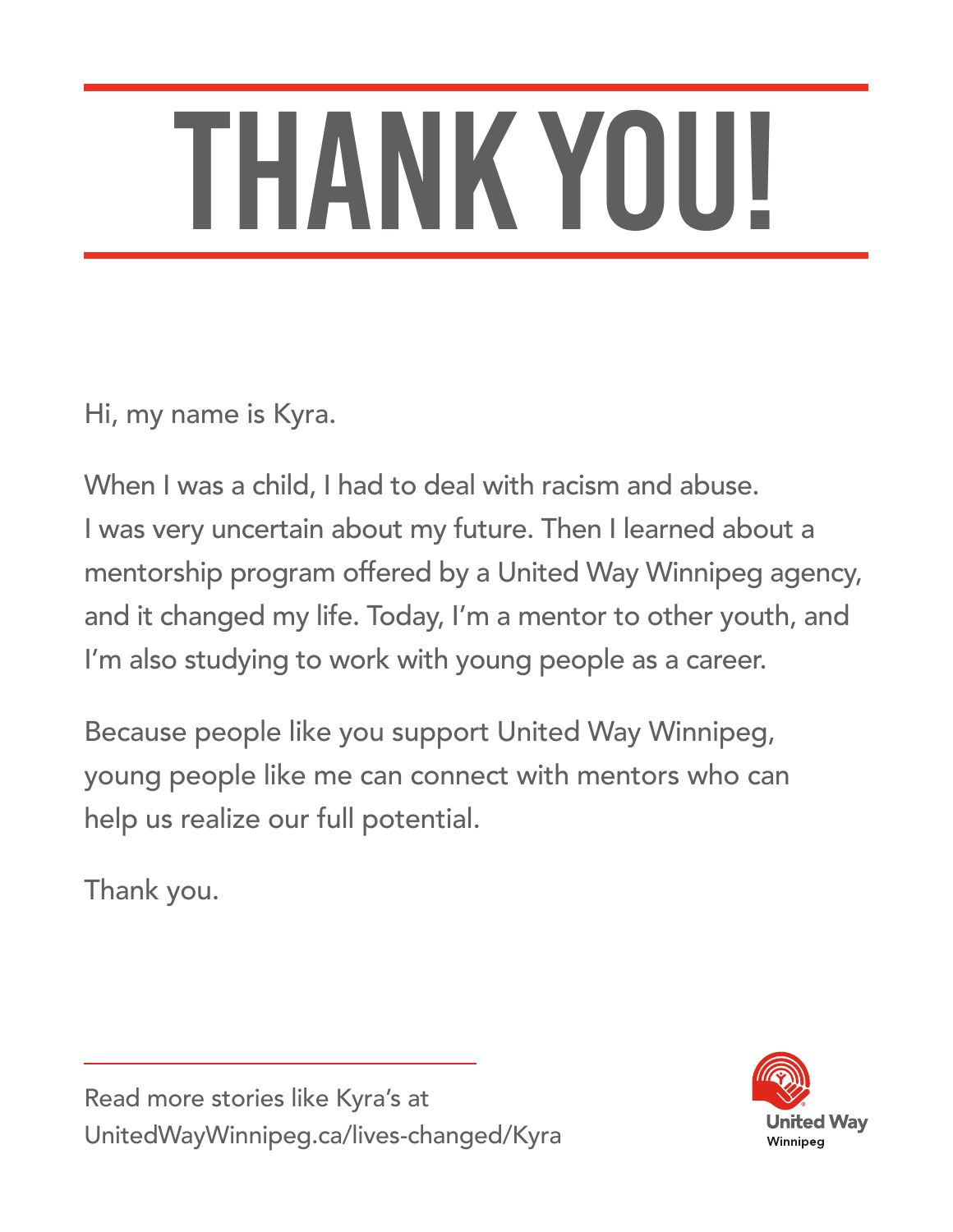